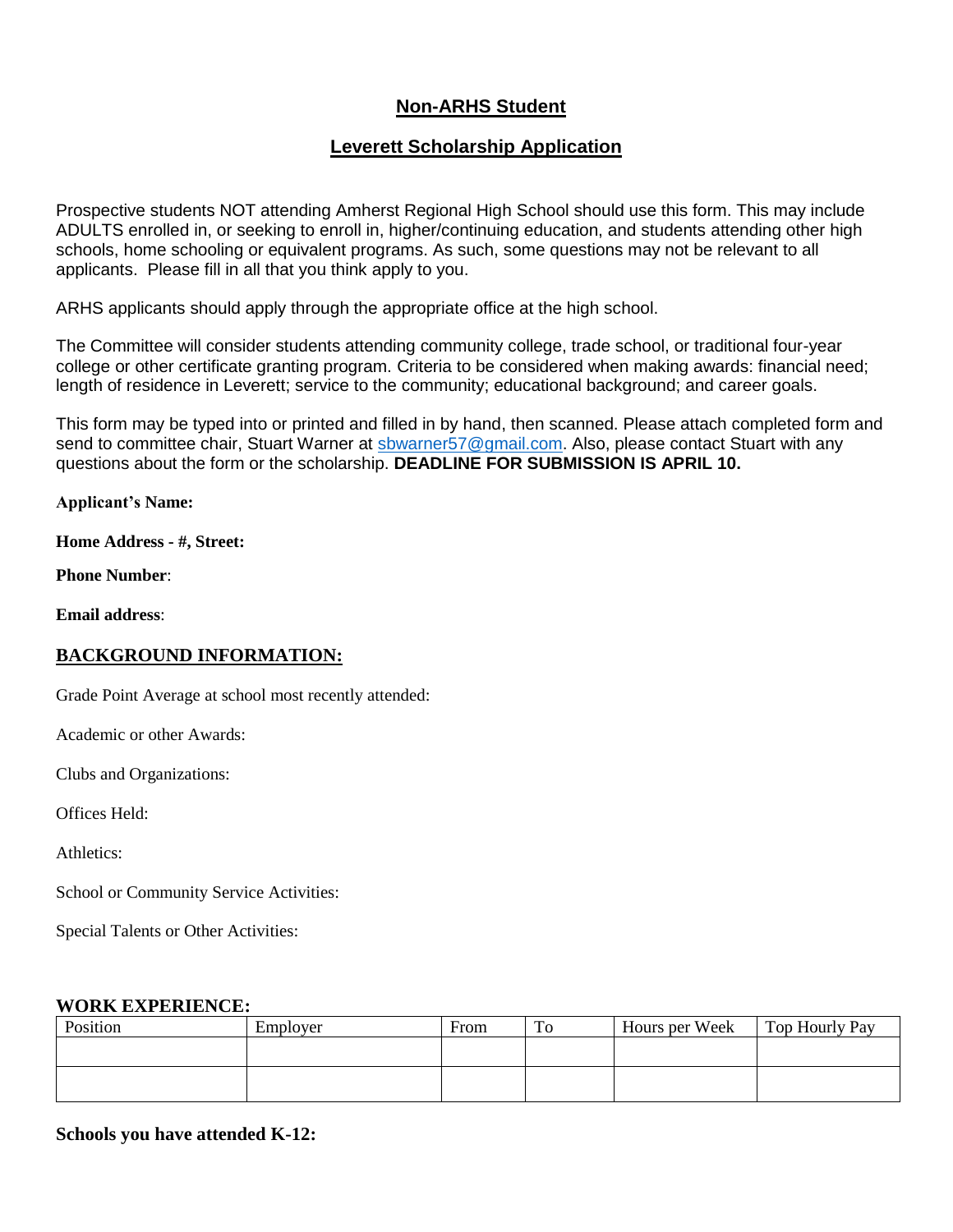#### **SCHOOL/PROGRAM INFORMATION:**

In order of preference, list all institutions, colleges or programs to which you have applied.

Of these, to which have you been accepted thus far?

Likely area of study or major(s), if known:

Goals for pursuing this course of study:

# **FINANCIAL INFORMATION**

**Annual Income Ranges** (Please check appropriate range, referencing parents if legally dependent)

#### Applicant's/Parent's Income

#### **Occupation**: \_\_\_\_\_\_\_\_\_\_\_\_\_\_\_\_\_\_\_\_ **Occupation**: \_\_\_\_\_\_\_\_\_\_\_\_\_\_\_\_\_\_\_\_\_\_\_

 $\begin{bmatrix} 1 & 0 & 19,999 \end{bmatrix}$  [ ] 0 to 19,999 [ ] 30,000 to 39,999 **[ ] 30,000 to 39,999** [ ] 40,000 to 49,999 [ ] 40,000 to 49,999 [ ] 50,000 to 59,999 [ ] 50,000 to 59,999 [ ] 60,000 to 79,999 [ ] 60,000 to 79,999 [ ] 80,000 to 99,999 [ ] 80,000 to 99,999 [ ] Over 125,000 [ ] Over 125,000

### **Spouse's or 2<sup>nd</sup> Parent's Income**

[ ] 20,000 to 29,999 [ ] 20,000 to 29,999 [ ] 100,000 to 124,999 [ ] 100,000 to 124,999

Please list any special financial circumstances: (e.g. unusual medical expenses, other family members in college, job changes, parents or guardians unable to work, any other factors that affect your economic situation or ability to pay educational expenses):

#### **Estimated financial information for any two of the institutions you are most likely to attend**.

#### **Name of institution #1**:

| Tuition                                      |  |
|----------------------------------------------|--|
| Room and Board                               |  |
| Travel:                                      |  |
| Other Expenses                               |  |
| <b>Expected Family Contribution*</b>         |  |
| Loans                                        |  |
| Total amount of Merit/Need Based Scholarship |  |
| (Indicate with "?" if unknown at this time)  |  |